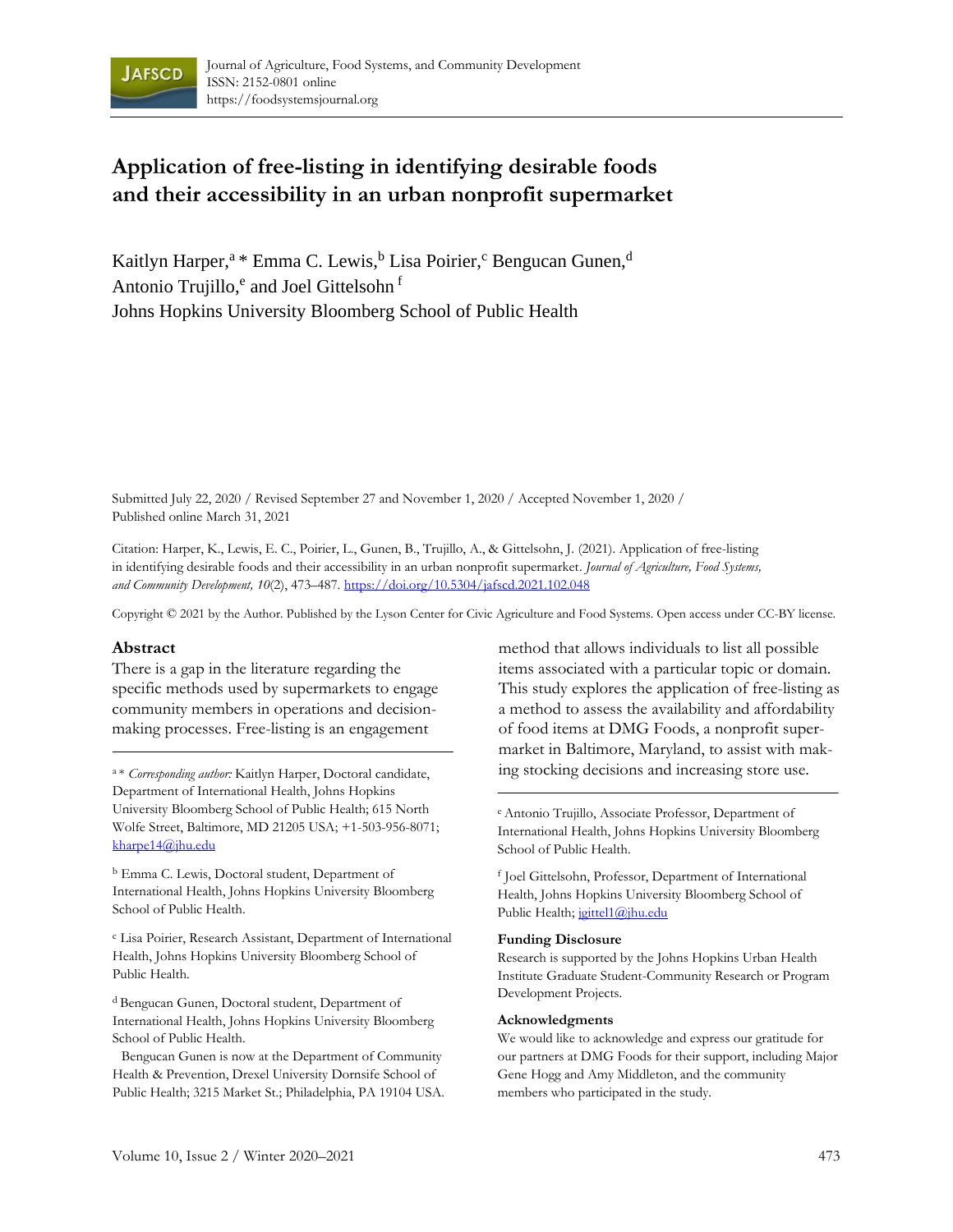Twenty residents in central northeast Baltimore participated in free-listing desirable foods and frequented supermarkets. All selected participants were over 18 years of age, Black, and regularly shopped in the central northeast region of Baltimore. We calculated the saliency of food items and stores based on an item's frequency and order of mention in the free-listing. We then conducted store observations of the top salient stores three times at three-week intervals to identify the availability and accessibility of the top salient food items. Fifteen items had saliency scores greater than 0.1 and were retained for observation. Five stores had saliency scores greater than 0.1 and were within a five-mile (8-km) radius from DMG Foods. Larger supermarkets carried the widest variety of salient items, and the prices of items varied between stores, highlighting the importance of communitydriven stocking for smaller supermarkets. Freelisting is a simple engagement method that store managers with limited research experience can use to identify foods that are desirable to residents of the community, ultimately leading to improved community food environments and increased store success.

# **Keywords**

Free-Listing, Nonprofit Supermarket, Food Environment, Food Access

### **Introduction and Literature Review**

In the United States, low-income communities and communities of color are disproportionately affected by food insecurity and diet-related diseases, in part due to limited access to nutritious and desirable foods (Gamblin, 2017; Petersen, Pan, & Blanck, 2019). Residential areas with limited access to affordable nutritious foods and areas with a high ratio of unhealthy food sources (e.g., fast food restaurants, carry-outs) to healthy food sources (e.g., supermarkets) have been termed "food deserts" and "food swamps," respectively (Cooksey-Stowers, Schwartz, & Brownell, 2017). Living in a food desert or swamp is associated with having a poorer diet and increased risk of chronic disease (Cooksey-Stowers et al., 2017; Ghosh-Dastidar et al., 2014; Hager et al., 2017).

Establishing new supermarkets has been a key

strategy for improving low food access. The Healthy Food Financing Initiative (HFFI), created by Congress in 2010, planned to reduce the number of food deserts and swamps by opening or expanding 1,500 for-profit supermarkets, nonprofit supermarkets, and convenience stores in these areas (U.S. Department of Health and Human Services, 2019). However, this initiative was largely unsuccessful: only one-quarter of the number of supermarkets planned by HFFI were opened, and many of the supermarkets that opened during this time closed within five years. Previous research has shown that the success of new supermarkets depends in part on community engagement during planning and development (Brinkley, Glennie, Chrisinger, & Flores, 2019). Community engagement has also been shown to improve healthy food availability, sales, and consumption in interventions (Gittelsohn, Rowan, & Gadhoke, 2012; Gudzune, Welsh, Lane, Chissell, Anderson Steeves, & Gittelsohn, 2015).

Supermarkets developed by nonprofit organizations through the HFFI engaged community members in the planning process better and were more successful than those developed for profit by other entities (e.g., city or state government, commercial retailers) (Brinkley et al., 2019). Nonprofit supermarkets can be found in numerous cities across the U.S. The goal of many of these stores is to provide affordable foods for the community, as well as social services such as nutritional guidance, shopping education, and workforce development. However, nonprofit supermarkets face many challenges compared to larger chain supermarkets, including low customer turnout attributed to small store size, reduced selection, and inconsistent pricing and promotional strategies. There also seems to be a perceived lack of safety of the neighborhoods surrounding many nonprofit supermarkets (Yao, Hillier, Wall, DiSantis, 2019).

The Salvation Army established its first nonprofit supermarket, DMG Foods, in Baltimore, MD, in 2018. Similar to other nonprofit supermarkets, DMG Foods experiences challenges with store use (e.g., limited customer turnout) as well as low purchasing per customer visit. A recent mixedmethods study explored reasons for the low usage of DMG Foods and identified factors such as high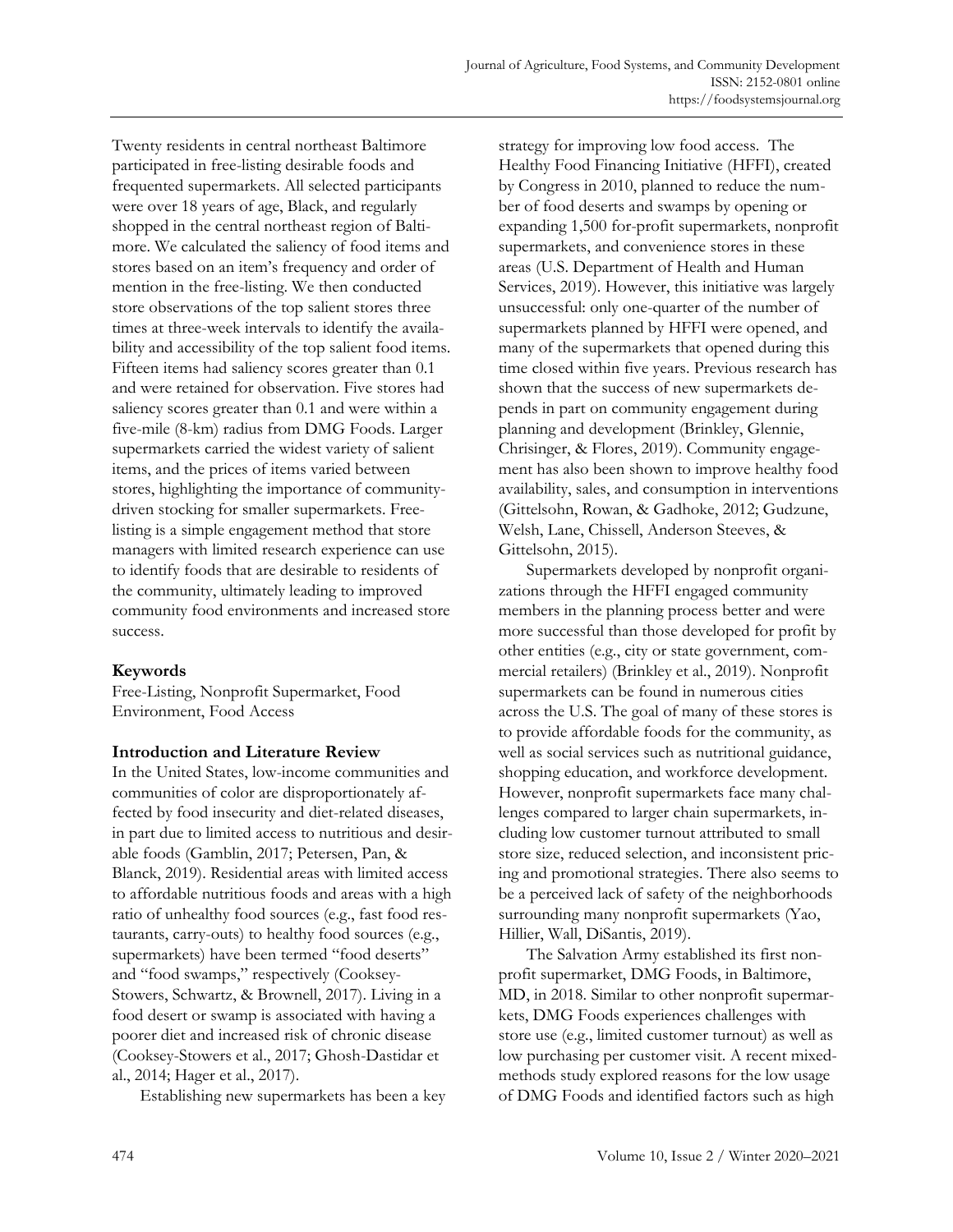prices, unclear signage and advertising, and lack of product variety (Daniel et al., 2021). Although DMG Foods has a large selection of foods in store, they may lack foods that are desired by or culturally relevant to residents in the surrounding community.

There are numerous engagement strategies that may be used to collect information from community members, such as surveys, focus groups, individual interviews, and free-listing. Free-listing is a qualitative data collection method that is used to gather information about a particular cultural domain or topic (Weller & Romney, 1988). In freelisting, researchers ask a question (e.g., "What are all the different types of X?"), and participants list out all items they perceive to be part of that domain (Quinlan, 2017). Data collected from freelisting allows researchers to make inferences about the "saliency" of items within a domain, or which items are better known or important to the study population, with a relatively small sample size. Saliency scores can be calculated from the item's frequency (how many participants mentioned the item) and order of mention in the free-listing (first, middle, last). Saliency scores vary from 1 (highest) to 0 (lowest), and highly scoring items are those that are mentioned more often and are positioned higher on participants' lists. In the context of research, free-listing has been used extensively to assess categories of foods (e.g., junk food, culturally relevant foods, etc.) (Gittelsohn et al., 2016). However, to our knowledge, there have been no other studies in which free-listing has been used to identify foods that are desirable to customers specifically in retail settings.

There is a gap in the literature regarding the specific methods used by nonprofit supermarkets such as DMG Foods to engage community members in operations and decision-making processes. To our knowledge, no studies have explored how nonprofit supermarkets decide which items to stock or whether the items they stock are desirable to the surrounding community. Therefore, the overall goal of the present study was to explore foods that were desirable to community members and assess the availability and affordability of these items at DMG Foods in order to assist with making stocking decisions and increasing store use. The specific aims of this study were to: (1) explore freelisting as a simple method to be used by nonprofit supermarkets to identify salient foods for residents of the surrounding community; (2) identify foods that are salient for Black residents living in central northeast Baltimore; and (3) examine access to the identified foods at DMG Foods and other community supermarkets. This research group has a strong and long-lasting partnership with DMG Foods, and the findings from this study informed recommendations for current in-store stocking strategies and for planning of future supermarkets developed by the Salvation Army.

# **Applied Research Methods**

# *Setting Description*

In Baltimore City, there are approximately 871 retail food stores, of which 47 (5%) are supermarkets, 633 are small grocery and corner stores  $(73%)$ , 185 are convenience stores  $(22%)$ , and 6 (less than 1%) are public markets (Misiaszek, Buzogany, & Freishtat, 2018). Nevertheless, almost one-quarter of Baltimore residents live in food deserts, which were renamed Healthy Food Priority Areas (HFPA) by the Baltimore City Department of Planning in 2018. HFPAs are defined as areas where there is low availability of healthy foods, the median household income is at or below 185% of the Federal Poverty Level, over 30% of households do not have a vehicle available, and the average distance to a supermarket is over one-quarter of a mile (.4 km) (Misiaszek et al., 2018). Thirty-one percent of Black Baltimore residents live in a HFPA compared to only 8.9% of White and 6.9% of Asian residents. This study was conducted in the central northeast region of Baltimore. Free-listing data were collected at DMG Foods, which is located in the Waverly neighborhood. The store is located within two blocks of an HFPA, and the neighborhood surrounding the store is primarily low-income (median income ~\$30,000) and consists of 75% Black residents (Baltimore City Health Department, 2017).

# *Data Collection*

Data were collected in two phases: (1) free-listing and (2) store observations. Free-listing was used to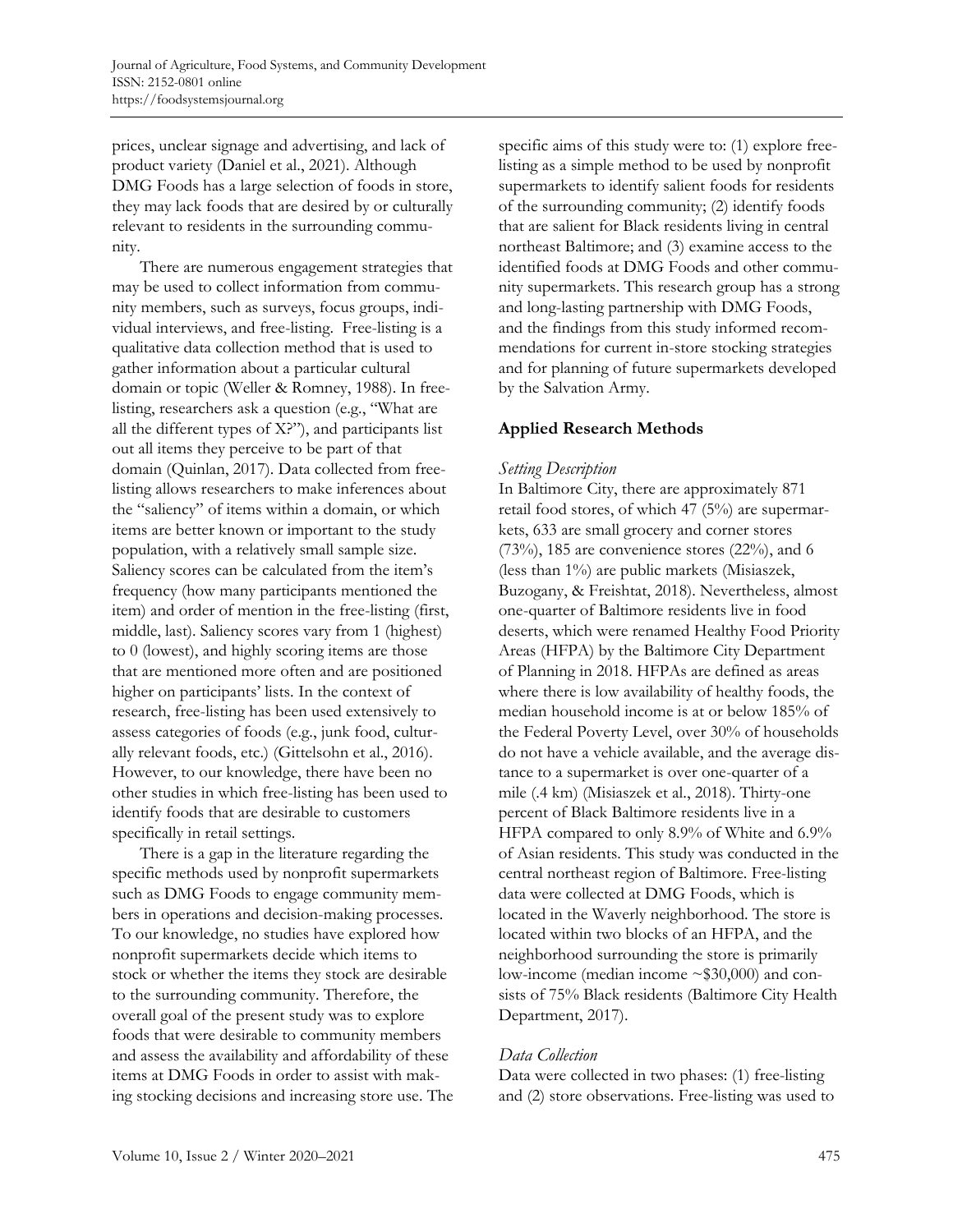identify items within a domain most salient to the study population. The research team developed a set of three complementary open-ended questions, pilot-tested the questions with five individuals, and edited the wording of the questions based on responses from the pilot test. Considerable attention was given to the wording of the first question, how to select the appropriate term to identify salient foods. The questions were refined specifically to reflect foods that are purchased frequently, rather than foods that were eaten only on special occasions. Responses from pilot testing were not included in the final results. The final questions included: (1) "What are all the different foods that are special or meaningful to you, your friends, and your family?"; (2) "How often do you, your friends, and your family eat these foods?"; and (3) "Where do you, your friends, and your family typically purchase these types of foods?" Probing (e.g., "Can you think of any other foods that are special or meaningful?") was used to create a complete list of foods. Data collectors were graduate students with experience in qualitative research methods who were trained in free-listing methods by the principal investigator (JG) of the study. Participants freelisted answers to the first and third questions orally while the data collectors wrote down each item listed; free-listing activities were not audio-recorded. The second question was asked specifically regarding the items listed in the first question. The saliency of food items and stores was determined based on an item's frequency and order of mention in the free-listing.

The 15 most salient free-listed food items and five most salient free-listed stores within a five-mile (8-km) radius of DMG Foods were identified using saliency analysis, as described in *Data Analysis* below. A direct observation tool was developed to collect data on each of the items at each of the five stores. All observation sheets were composed of a table with one row for each of the food items. One item, collard greens, was not specified by participants as canned or fresh and was therefore listed twice to account for both, resulting in 16 rows total. Columns included presence or absence of the item, quantity of present items (<5 items, 5–10 items, >10 items), item shelf location (top shelf, eye-level, below eye-level, bottom shelf), item price

listed (e.g., US\$4.99), and item price per unit (e.g., US\$0.49 cents per pound). Three observations were conducted in each of the five stores approximately three weeks apart in order to account for (1) short-term price changes and (2) items that may have sold out at a certain time. For items that had multiple brands (e.g., canned greens), the lowestcost item was recorded at all stores. For produce items with multiple varieties (e.g., apples: Red Delicious, Gala, Fuji; tomatoes: Roma, on-the-vine, cherry), a specific variety was chosen to represent the produce item if it was found in all stores where the item was present. Similarly, 80% lean ground beef was selected because it was found in all stores where the item was present. Only one food from the top 15 salient items—spaghetti—contained multiple ingredients, and for this item, data were collected on the lowest-priced brand of spaghetti sauce.

# *Study Participants*

Twenty Black adults in central northeast Baltimore participated in the free-listing activity. Half (*n*=10) of the participants were male and half (*n*=10) were female. Participants were selected from two community locations—a recreation center and a supermarket—in July to October 2019 using convenience sampling. Participants were eligible for inclusion if they (i) identified as Black, (ii) were over the age of 18, and (iii) regularly shopped for food in the Waverly neighborhood. No demographic information was collected from participants except for sex.

# *Data Analysis*

Saliency analysis was conducted for items from two free-lists (food items and stores), using the Anthro-Tools package (Purzycki & Jamieson-Lane, 2017) in R (R Core Team, 2020). Four free-lists were used to pilot test the instrument, and after subsequent changes were made, all four were excluded from analysis (final *n*=20). Saliency was determined using Smith's S, a saliency index calculated by the equation:  $S_i = ((L-R_i+1)/L)/N$ , where L is the list length,  $R_i$  is the rank of item J in the list (first=1), and N is the number of participants (Smith & Borgatti, 1997). Saliency scores range from 1 (high) to 0 (low), and there are no standardized cutoff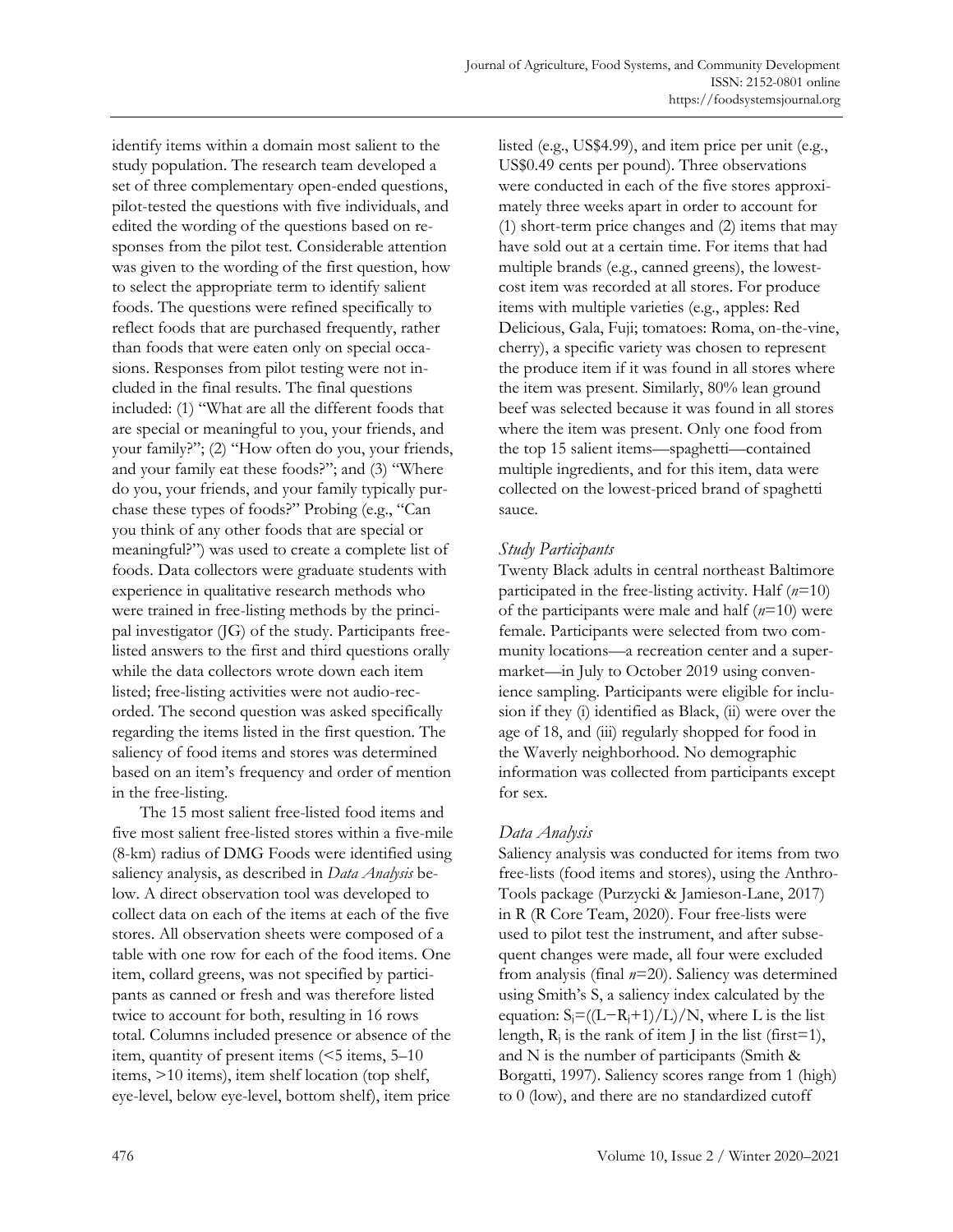points to determine which items should be retained. In this study, a cutoff point of 0.1 was used for retention. This cutoff allowed us to obtain feasible numbers of food items  $(\leq 20)$  and stores  $(\leq 5)$ for observation, which researchers determined in the planning stage of the study. Additionally, the frequency of items eaten was grouped into six categories: (1) rarely/special occasions; (2) 1–3 times/ month; (3) 1–2 times/week; (4) 3–4 times/week; (5) 5–6 times/week; (6) every day. We calculated the average frequency score per item for each Salient item (S>0.1), as well as pairwise comparisons for the number of items present between stores using independent 2-sample t-tests with Bonferroni correction (alpha=0.01).

We then calculated the mean and standard

### Figure 1. Saliency of Food Items with the Highest Smith's S Salience Index Scores from Free-listing Activity (*N*=20)

Figure 1 displays all items with saliency scores above the cutoff point of 0.1 (range: 0.10-0.40). These 15 items were retained for store observation. Since collard greens are often purchased fresh and canned, it was split into two distinct items for store observation, creating a total of 16 observed food items.



deviation of the price of each item across three store visits. Analysis of variance (ANOVA) was used to determine if there was a significant difference in mean price between stores using an alpha level of 0.05. Pairwise comparisons for each item were calculated between stores using independent 2-sample t-tests with Bonferroni correction (alpha=0.01). Additionally, the average number of items present per visit in each store was calculated, and pairwise comparisons between each store were calculated using Pearson's chi-squared test with Bonferroni correction (alpha=0.01).

# *Ethical Approval*

Approval for the study was obtained from the institutional review board at the Johns Hopkins

> Bloomberg School of Public Health. All participants were provided with verbal and written details about the study at recruitment, and verbal informed consent was obtained from all participants.

# **Results**

### *Salient Food Items and Stores*

Participants identified 146 food and beverage items during the free-listing activity (see Appendix A), with a range of saliency scores between 0.403 and 0.003. Of the total number of items, 33 (23%) were mentioned by three or more participants, and 14 (9%) were mentioned by four or more participants. Figure 1 shows the 15 items that had saliency scores greater than 0.1 and the three items—fried chicken  $(S_i=0.40)$ , collard greens  $(S_i=0.30)$ , and shrimp  $(S_i=0.27)$ —that had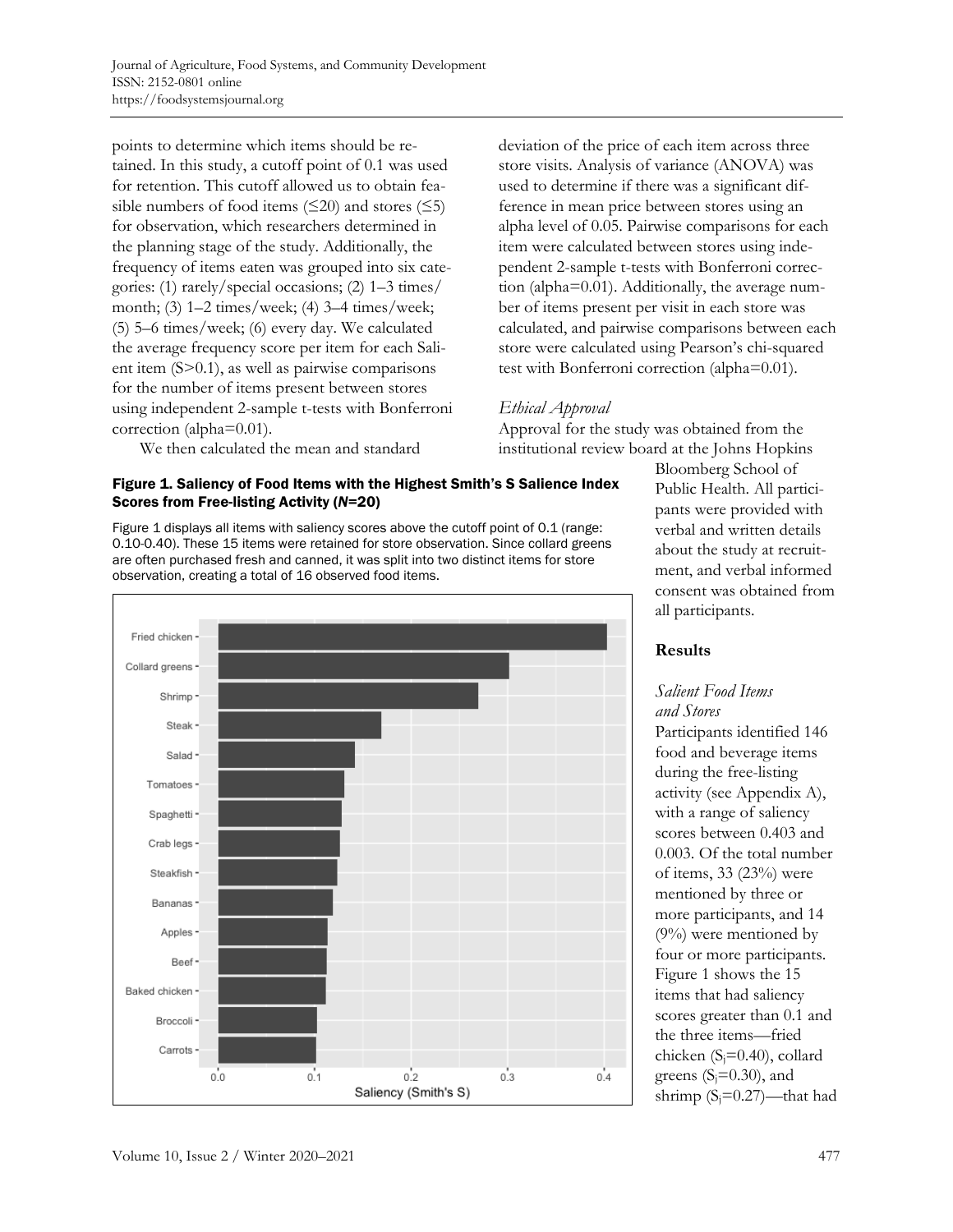saliency scores above 0.2. The frequency of consumption score for each of the salient items ranged between  $2(1-3 \times / \text{month})$  and  $4.4(3-4 \times / \text{times})$ week), with a mean and median score of 3.3 (1–2 times/week).

Participants also identified 35 retail food stores during the free-listing activity with a range of Saliency scores between 0.005 and 0.703 (Appendix B). Of the total number of stores, 9 stores (26%) were mentioned by three or more participants, and 6 stores (17%) were mentioned by four or more participants. Six stores had saliency scores above 0.1—Giant (S<sub>j</sub>=0.70), DMG Foods (S<sub>j</sub>=0.47), Safeway  $(S_i=0.18)$ , Aldi  $(S_i=0.15)$ , Walmart  $(S_i=0.12)$ , and Family Dollar  $(S_i=0.11)$ , as shown in Figure 2. One store (Walmart) was outside a five-mile (8-km) radius from DMG Foods and was therefore

during every store observational visit. Some items, such as shrimp, were only available one time during observations at Aldi and Family Dollar, and others, such as "steakfish" (hake fish), were only available during one observation at one store throughout the entire data collection period.

Of the 16 items, 10 had prices that were significantly different between stores, as shown in Table 1. For example, of the four stores where apples were observed (i.e., Aldi, DMG Foods, Giant, and Safeway), the price of apples was significantly lower at Aldi and DMG Foods compared to Giant, but there were no significant differences in prices between Aldi, DMG Foods, and Safeway. DMG Foods and Giant had the greatest number of lowest-priced items (*n=*5 for each), followed by Aldi (*n=*4). Safeway and Family Dollar had the

excluded from the store observations.

# Figure 2. Saliency of Stores with the Highest Smith's S Salience Index Scores from Free-listing Activity (*N*=20)

# *Availability and Price of Salient Food Items by Store*

The average number of salient food items present at each of the five stores was variable, as shown in Figure 3. Giant had the highest number of salient foods (*n*=15.3; 96%), followed by Safeway (*n*=15.0, 93%), DMG Foods (*n*=10.7, 67%), Aldi (*n*=10.0, 63%), and Family Dollar (*n*=2.3, 14%). The number of food items present between all stores was significantly different except between Giant/ Safeway and DMG Foods/Aldi. Additionally, not all food items were present

Figure 2 displays the five stores with saliency scores above the cutoff point of 0.1 (range: 0.11–0.70). These stores were retained for observation of the top 16 salient food items.

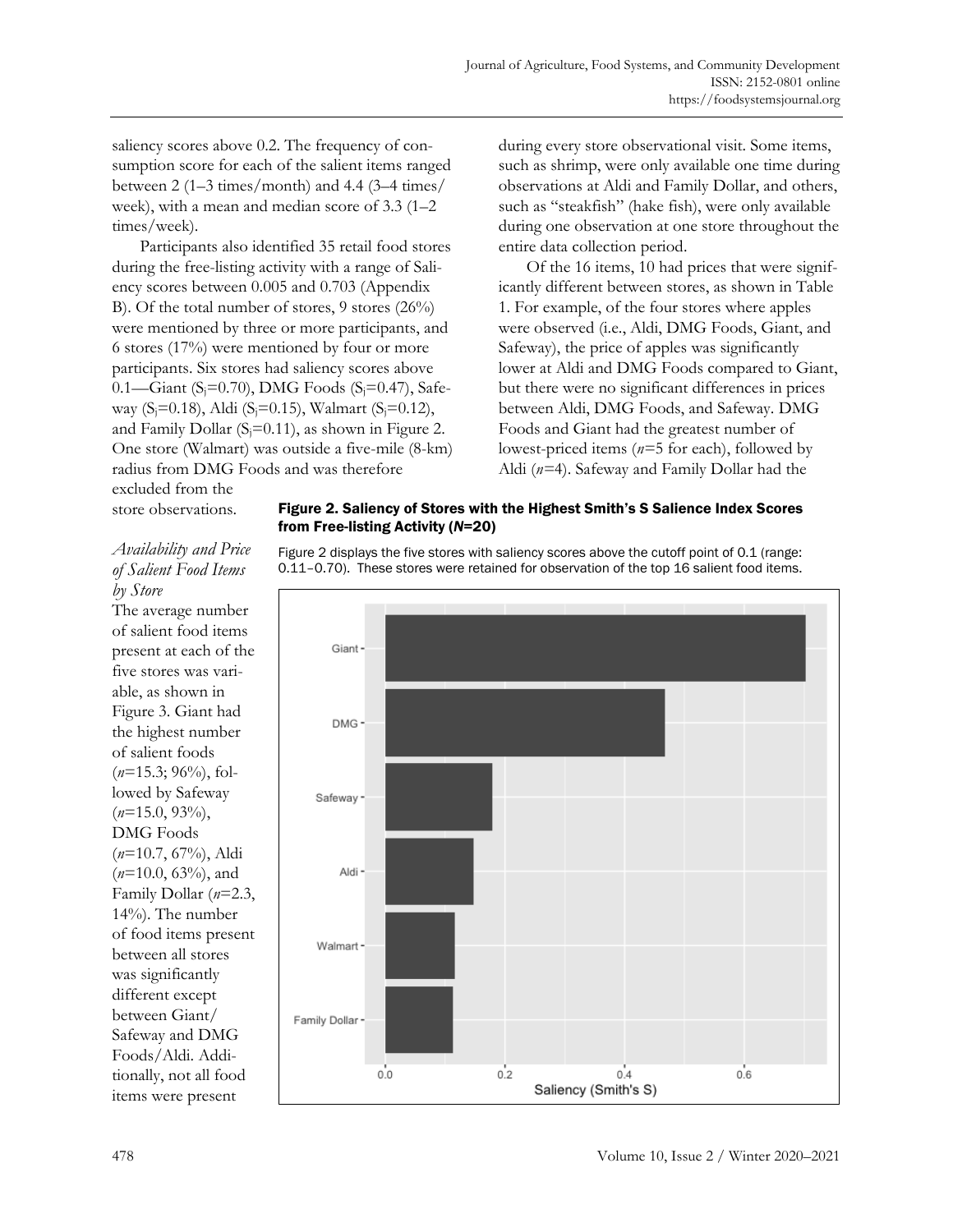smallest number of lowest priced items (*n=*2 for each). The proportion of lowest-priced items depended greatly on the number of items present in the store. For example, Family Dollar had the highest proportion of lowest-priced items (*n=*2, 67%) but only had three items present during store observations. In contrast, Safeway had the smallest proportion of lowest-priced items (*n=*2, 13%) but had an average of 15 items present during store observations.

Finally, Table 1 shows that the variability in price depended on the item and the store. For example, numerous items had standard deviations of zero, indicating that prices did not change between the three store observations. Safeway had the greatest number of items with the highest variability (*n=*6, 40%), followed by DMG Foods (*n=*4, 31%), Giant (*n=*3, 19%), Aldi (*n=*2, 18%), and Family Dollar (*n=*0). Some items, such as

spaghetti sauce, had very little variability between stores (standard deviation (sd) range: \$0–0.05/oz). Other items, such as shrimp and strip steak, had high variability between stores (shrimp sd range: \$0–1.53/lb; strip steak sd range: \$0–6.08/lb).

## **Discussion**

The goal of this study was to use free-listing to identify and examine accessibility (i.e., availability and price) of salient food items for Black residents living in central northeast Baltimore. The use of free-listing methods in this study suggest that the application of this method is cost-effective and time-efficient. Existing nonprofit supermarkets can use this method to identify foods that may be missing from their inventory. Additionally, nonprofit organizations that are in the process of developing new supermarkets can use it to identify foods that may be important for the surrounding

### Figure 3. Average Number of Items per Store, Measured by Three Consecutive Observations with Three-Week Intervals

Researchers observed each store on three occasions, approximately three weeks apart. During each observation, researchers looked for 16 items and counted the number of items that were present. The average number of items observed at each score was calculated by adding the number of items observed at each store over the three visits and dividing by three. This figure displays the average number of items present at each store and compares the stores to each other using independent 2-sample t-tests with Bonferroni correction (alpha=0.01). NS indicates not significant.

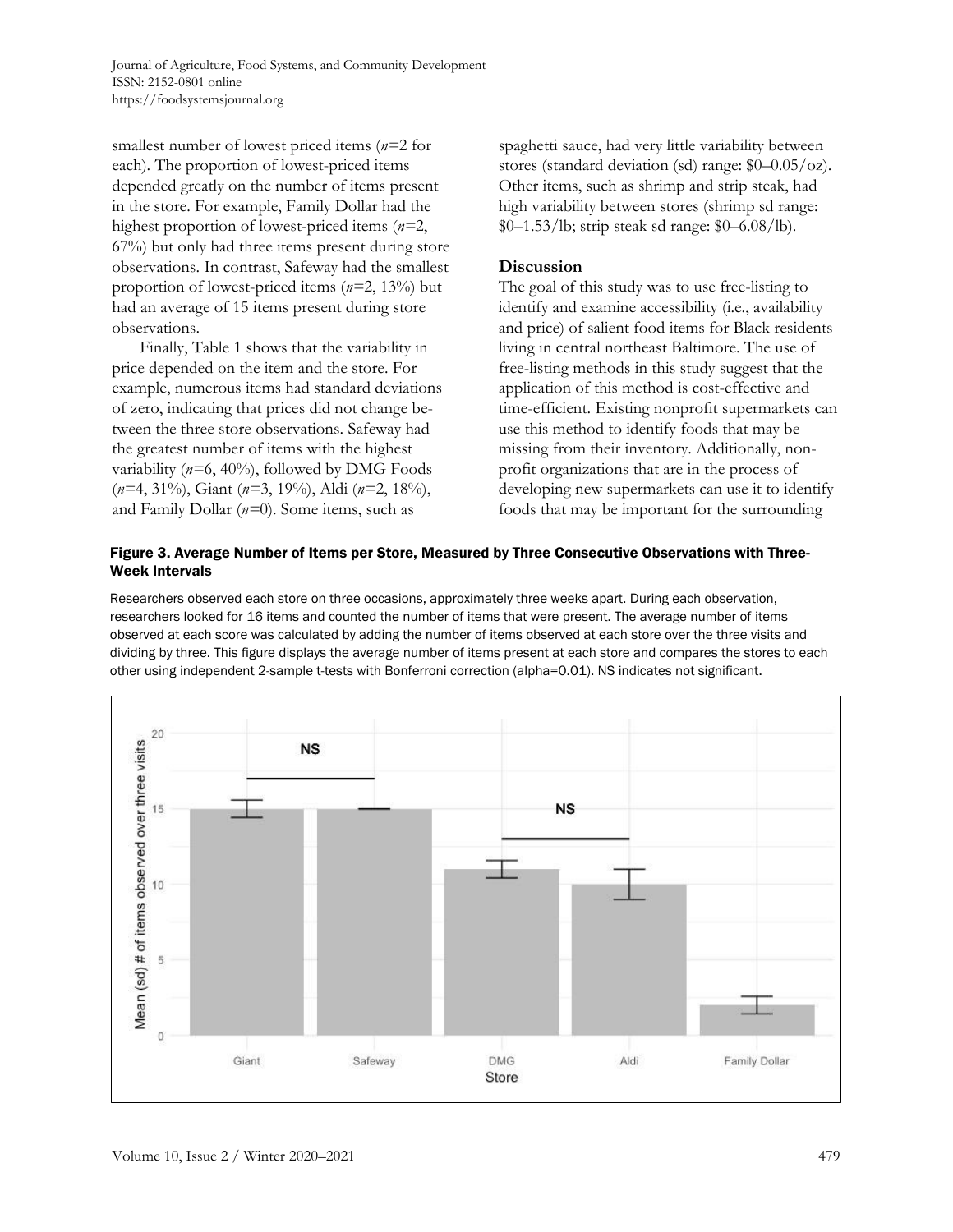| ltem (unit)               | Aldi                      | <b>DMG Foods</b>         | <b>Family Dollar</b> | Giant                     | Safeway                     | р       |
|---------------------------|---------------------------|--------------------------|----------------------|---------------------------|-----------------------------|---------|
| Apples (Ib)               | $1.00(0.02)$ <sup>b</sup> | $0.99(0)$ <sup>d</sup>   |                      | $1.76(0.06)$ b,d          | 2.16 (0.29)                 | < 0.001 |
| Baked chicken (lb)        |                           |                          |                      | 6.66(0.58)                | 6.99(0)                     | 0.374   |
| Bananas (Ib)              | $0.44(0)$ b,c             | 0.34(0.08)               |                      | $0.59(0)$ b               | $0.59(0)$ <sup>c</sup>      | < 0.001 |
| Broccoli (lb)             | 1.62(0.15)                | 1.25(0.35)               |                      | 1.79(0.17)                | 2.32(0.29)                  | 0.008   |
| Canned greens (oz)        |                           | 0.12(0.04)               | 0.07(0)              | 0.09(0.01)                | 0.12(0.05)                  | 0.215   |
| Carrots (lb)              | 0.98(0.53)                | 0.97(0.04)               |                      | 0.82(0.14)                | 0.96(0.05)                  | 0.874   |
| Crab legs (lb)            |                           |                          |                      | $10.99(0)$ <sup>f</sup>   | 11.99 $(0)$ <sup>f</sup>    | < 0.001 |
| Fresh collard greens (lb) | 3.72(0.75)                | 2.49 (NA) d,e            |                      | $1.49(0)$ <sup>d</sup>    | $1.49(0)$ <sup>e</sup>      | 0.002   |
| Fried chicken (lb)        |                           | 7.75 (0.36)              |                      | 7.99(0) <sub>6</sub>      | 6.99 (0) $6$                | 0.001   |
| <b>Ground beef (lb)</b>   | $3.17(0.03)^{a,c}$        | $1.99$ (NA) a,d,e        |                      | $4.32(0.29)$ <sup>d</sup> | $5.16(0.29)$ <sup>c,e</sup> | < 0.001 |
| Iceberg lettuce (each)    | 1.36 (0.06) $\circ$       | $1.67(0.1)$ <sup>e</sup> |                      | $1.88(0.19)$ f            | $2.49(0)$ c,e,f             | < 0.001 |
| Spaghetti sauce (oz)      | 0.04(0)                   | 0.06(0)                  | 0.04(0.01)           | 0.06(0)                   | 0.10(0.05)                  | 0.068   |
| Shrimp (lb)               | 6.72 (NA)                 | 7.99(0)                  | 8.64 (NA)            | 7.32 (0.58)               | 8.32(1.53)                  | 0.486   |
| Steakfish (lb)            |                           |                          |                      | 10.99 (NA)                |                             | N/A     |
| Strip steak (lb)          | $8.89(0)$ <sup>b</sup>    | 3.79(1.7)                |                      | 14.49 (0.87) b            | 11.99 (6.08)                | 0.046   |
| Tomatoes (lb)             | 1.05(0.63)                | 3.32(1.15)               |                      | 1.82(0.29)                | 3.82 (0.76) $\degree$       | 0.008   |

### Table 1. Differences in the Prices per Unit of Top Salient Items by Store (*N*=16), Measured by Three Consecutive Observations with Three-week Intervals

Standard deviations of zero indicate that all items were the exact same price at all three observations. Standard deviations denoted with NA indicate that the item was only present during one observation.

*P*-values calculated by ANOVA were assessed using a significance level of 0.05.

Superscript numbers indicate significant differences between stores: <sup>a</sup> DMG vs. Aldi; <sup>b</sup> Giant vs. Aldi; <sup>c</sup> Safeway vs. Aldi; <sup>d</sup> Giant vs. DMG; <sup>e</sup> Safeway vs. DMG; <sup>f</sup> Safeway vs. Giant. Pvalues calculated using two-sided pairwise comparisons with unpooled variances. Significance was determined using a Bonferroni-adjusted significance level of 0.01. Bold prices (sd) represent the lowest-price store for each item.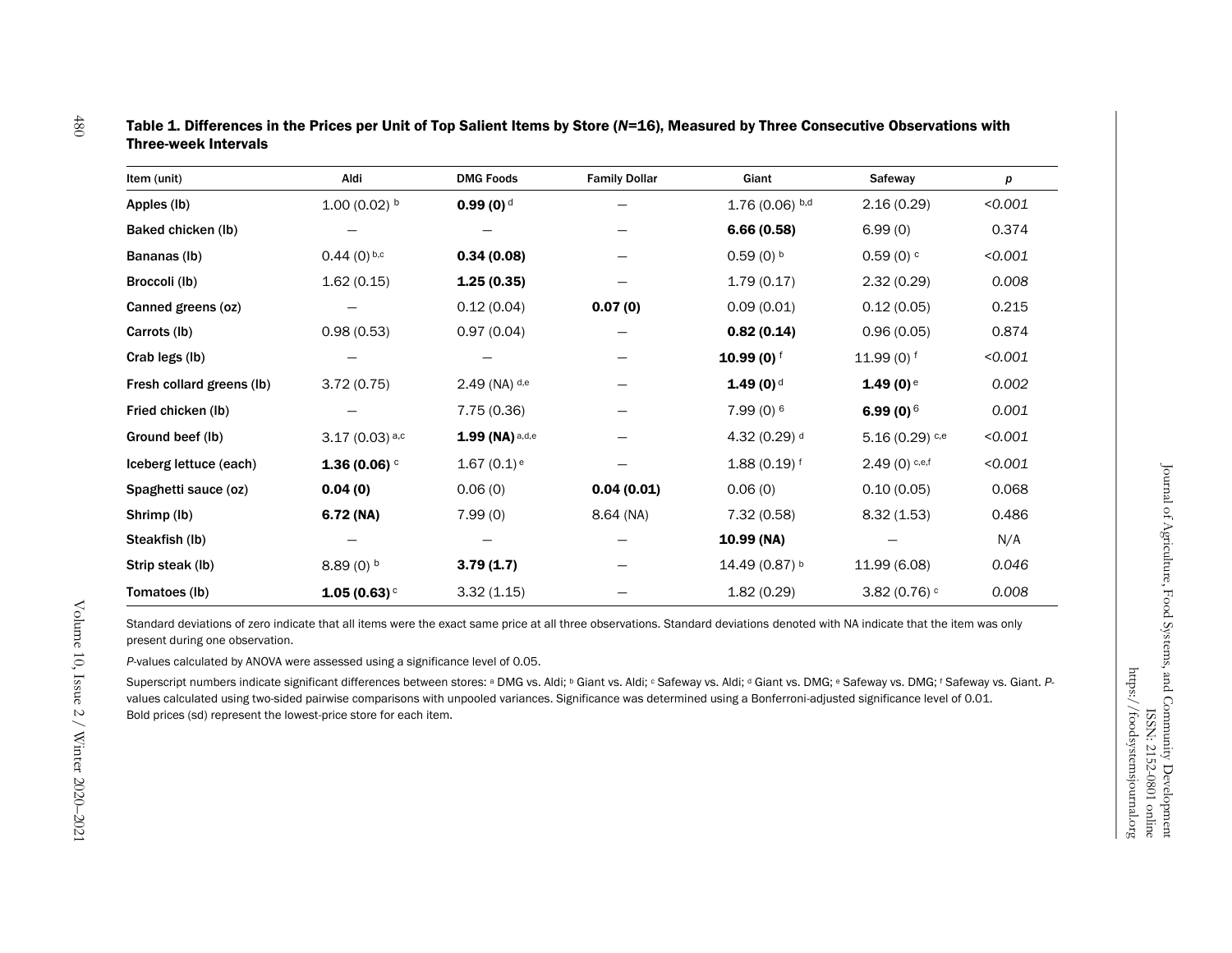neighborhood. Free-listing could easily be incorporated into other supermarket planning and development activities that are already in use, such as town hall meetings, which are often facilitated by nonprofit organizations to discuss various issues (e.g., building appearance and layout, hiring practices, and product offerings) (Brinkley et al., 2019).

Additionally, the free-listing method has many advantages as a standalone method. For example, as opposed to surveys, free-listing is open-ended and therefore does not limit the number of items or the content collected. This is particularly important in the retail setting—and especially in the development of new stores in food deserts—where store managers may not be familiar with the food preferences of the surrounding community. Thus, free-listing allows the discovery of foods that may not be previously recognized by store managers as important. Another advantage of free-listing is that it allows for rapid data collection in a short length of time and does not require prior expertise in data collection. Compared to activities such as focus groups and interviews, free-lists can be collected as customers walk or out of the store and take less than 10 minutes to complete. In our study, each participant spent less than five minutes completing the free-listing activity, and we were able to recruit participants easily at the entrance of the store. Customers were eager to participate in the study once we explained that the information would be used to provide DMG Foods with recommendations on improved stocking and pricing. Its simplicity makes the free-listing method ideal for store managers who may have limited or no experience with research techniques. Finally, the method does not require transcription and analysis of audio-recorded activities, nor does it require extensive knowledge of data analysis techniques. Smith's S can be calculated in a spreadsheet or common statistical software using the formula we presented above.

Free-listing can also help address some of the challenges faced by small and nonprofit supermarkets, such as reduced selection and inconsistent promotional strategies. For example, a store may have numerous types of dairy milk, but customers who desire to purchase nondairy milk may view the milk selection as limited. Free-listing can help stores—particularly small stores—make decisions

on how to use their limited stocking space. Freelisting helps identify items that will expand their selection (e.g., different brands, sizes, etc.) of preferred foods while reducing the selection of foods that may not be as desirable. Additionally, knowing which foods are meaningful to customers can help stores highlight and promote preferred foods. Previous interviews with customers from DMG Foods as well as store observations have shown that excess promotional signage is confusing to customers (Daniel et al., 2021). Free-listing can help stores identify a set of foods for promotion while reducing signage on other products. Finally, since freelisting is a time-efficient and straightforward way to collect information, stores may choose to repeat the free-listing process multiple times throughout the year to collect information on seasonal foods.

We also explored the accessibility (defined as ready availability and affordable price) of the identified preferred food items in DMG Foods and other nearby supermarkets. This was a natural next step, since we wanted to use free-listing to inform recommendations to DMG Foods, but the freelisting questions did not provide sufficient in-depth information on availability or price. We used the 15 most salient items identified through free-listing because we found that they were regularly consumed by participants (1–2 times/week), providing evidence that these are important foods for supermarkets to stock consistently. Observations of DMG Foods and neighboring stores highlighted differences in both availability and price. Item availability was observed on a spectrum, where larger chain supermarkets carried all or most salient items, midsized supermarkets (including DMG Foods) carried fewer items, and Family Dollar carried the fewest number of items. These results are supported by previous research that shows that small supermarkets and dollar stores carry a smaller selection of food items, particularly of healthier food items (Caspi, Pelletier, Harnack, Erickson, & Laska, 2016; Laska, Borradaile, Tester, Foster, & Gittelsohn, 2010). These findings are unsurprising, given that smaller stores have limited capacity to stock a wide variety of items. Thus, it is imperative that new and existing smaller stores use their limited capacity to stock food items that are preferred by community members, again highlighting the im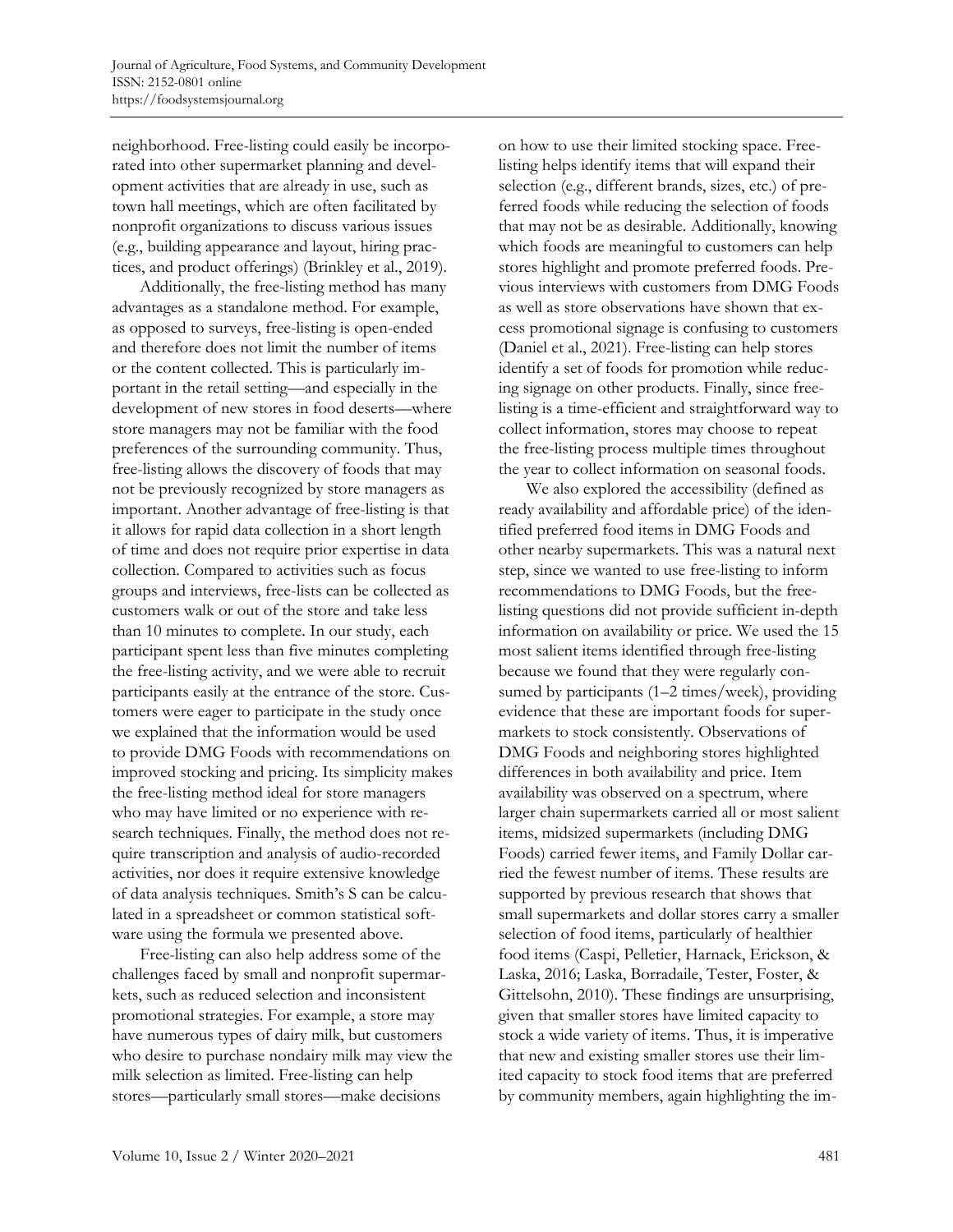portance of free-listing. Additionally, the store observation process was straightforward and feasibly could be adapted by store managers to track products over time to ensure that their prices are competitive (matching or lower) with nearby supermarkets. For example, it took approximately 10 minutes to observe all items in a single store, and comparisons of prices could be done using a spreadsheet or similar programs.

Based on the findings from our study, we developed three recommendations for DMG Foods to increase store usage. First, DMG Foods should continue to stock the salient items identified in this study, and stock the remaining three salient items (baked chicken, crab legs, and steakfish) that were not available at the time of observations. Second, DMG Foods should reduce the prices of salient foods by 15–30% for items that were not already priced lower compared to other stores. Although DMG Foods did carry most of the salient items identified by participants, their prices were not always lower than nearby stores. Decreases in this range would allow all but one salient item (tomatoes) to have the lowest price of all five stores. Lowering the prices of salient items could help improve customer turnout and is a common practice used by stores known as "loss leader pricing" (Hess & Gerstner, 1987). Loss leader pricing assumes that desirable items (i.e., the leaders) sold at a reduced price will entice customers to visit the store, which in turn leads to increased purchasing of other items. We recognize that lowering the prices of salient items would likely lead to decreases in profits due to the marginal costs associated with these items, which are often determined by manufacturers and wholesalers. DMG Foods is already operating at a loss each month, and further reductions in prices may not be feasible for the sustainability of the store. Therefore, our third recommendation is that DMG Foods should evaluate its current relationship with wholesalers and potentially partner with wholesalers that provide salient food items for lower prices.

This is the first study to use free-listing methods to help a supermarket identify foods that are important to community members. To our knowledge, only one other study has assessed the accessibility of culturally relevant fruits and vegetables in

supermarkets within communities of color; it found that over half of stores in predominantly Black neighborhoods carried only 6% of culturally relevant fruits and vegetables (Grigsby-Toussaint, Zenk, Odoms-Young, Ruggiero, Moise, 2010). That study emphasized the need to create interventions and develop measurement tools that include culturally relevant foods, but did not provide guidance on how to identify these foods. Free-listing is a quick and straightforward method that can lead to increased community engagement in future studies that aim to assess the prevalence of culturally relevant foods in predominantly Black neighborhoods.

Community engagement strategies should be used whenever new supermarkets are developed, and particularly when they are developed in food deserts and food swamps. People of color are disproportionately affected by negative health outcomes due to living in food deserts or food swamps, a direct result of historic systemic racism, including white flight, residential redlining, and "supermarket redlining" (Eisenhauer, 2001; Zhang & Debarchana, 2016). We recognize that there is no silver bullet to solve the issue of low food access and unavailability of healthy foods in communities of color. Moreover, we believe that developing equitable supermarket solutions can only be done when led by fully compensated members of the community, with economic growth pathways built into the process and institution, and that anything less upholds white supremacy culture within the current food system. Developing supermarkets *with* communities can begin, in part, to shift food system power dynamics away from historically racist practices. It is our hope that free-listing can be used as one tool in this process by helping organizations engage communities to identify culturally relevant foods to stock in new supermarkets.

Despite its strengths, this study had several limitations. First, convenience sampling was used to recruit participants for free-listing and therefore the results may not be generalizable outside the study sample. No demographic information other than sex was collected, so we were unable to stratify our analyses to explore potential subgroup patterns (e.g., age, income, participants with children). Although the sample size of 20 participants is com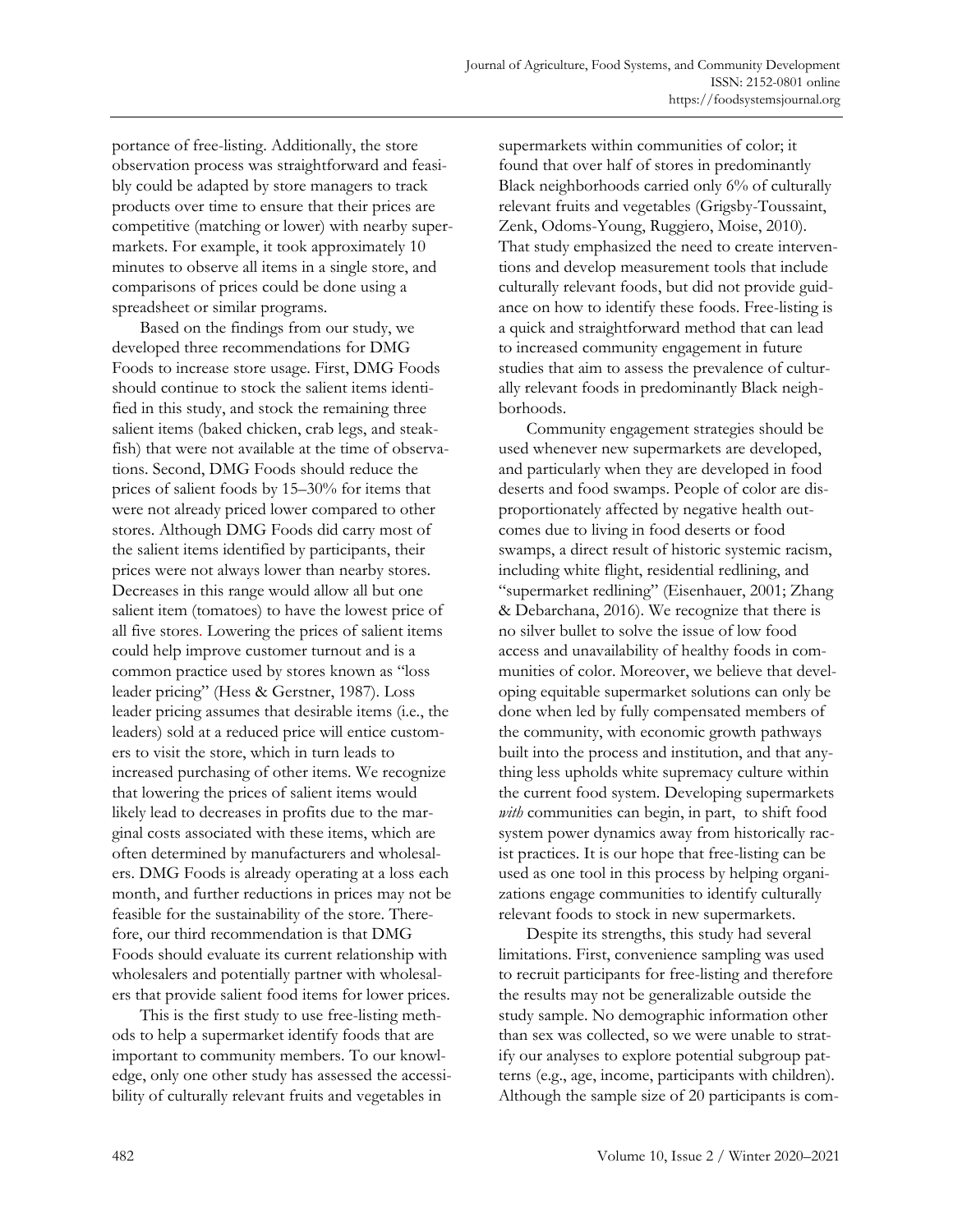mon and sufficient in free-listing (Quinlan, 2017), it may be beneficial for stores to collect larger samples and more demographic information to explore differences by factors such as race, ethnicity, age, gender, and household make-up (e.g., children or elderly in the home). It is also possible that responses for free-listing may differ based on time of year due to seasonal variation in dietary intake (Ma et al., 2006). Similarly, we only conducted three store observations over a two-month period in winter, and it is possible that the availability and prices of items may differ at various times of the year. Additionally, we did not collect information on the quality (e.g., appearance, taste) of salient items, which may have varied between stores. Finally, this study did not capture the reasons why foods were salient to the participants. We can infer that the items listed were based, at least in part, on the frequency of consumption, given the overall high frequency scores for each item. However, there are likely other influential factors that were not captured by our data collection tool. Future research can build on these results by creating a

free-listing tool that directly measures culturally relevant foods, which would likely involve conducting formative research using cultural domain analysis techniques (Borgatti, 1998).

### **Conclusion**

This study addresses a gap in the literature regarding the methods used by nonprofit supermarkets to engage community members in their operations and decision-making processes. We used a freelisting method to help a nonprofit supermarket identify and further examine the accessibility of salient food items as shared by the study participants. We developed three recommendations for DMG Foods and determined that free-listing is a straightforward method that may be used by organizations with existing supermarkets or those developing new supermarkets. Thus, the present study identifies a method for improving community engagement, particularly among low-income communities and communities of color, and increasing success for new and existing nonprofit supermarkets in urban settings across the United States.

### **References**

- Baltimore City Health Department. (2017). *2017 Neighborhood Health Profile for the Waverlies*. Baltimore City Health Department. Retrieved from https://health.baltimorecity.gov/neighborhoods/neighborhood-health-profile-reports
- Borgatti, S. P. (1998). Elicitation techniques for cultural domain analysis. In J. Schensul & M. LeCompte (Eds.), *The Ethnographer's Toolkit* (Vol. 3) (pp. 1–26). Walnut Creek, CA: Altimira Press.
- Brinkley, C., Glennie, C., Chrisinger, B., & Flores, J. (2019). "If you build it *with them,* they will come": What makes a supermarket intervention successful in a food desert? *Journal of Public Affairs*, *19*(3), e1863. https://doi.org/10.1002/pa.1863
- Caspi, C. E., Pelletier, J. E., Harnack, L., Erickson, D. J., & Laska, M. N. (2016). Differences in healthy food supply and stocking practices between small grocery stores, gas-marts, pharmacies and dollar stores. *Public Health Nutrition*, *19*(3), 540–547. https://doi.org/10.1017/S1368980015002724
- Cooksey-Stowers, K., Schwartz, M. B., & Brownell, K. D. (2017). Food swamps predict obesity rates better than food deserts in the United States. *International Journal of Environmental Research and Public Health*, *14*(11), 1366. https://doi.org/10.3390/ijerph14111366
- Daniel, L., Hinman, S., Harper, K., Ali, S., Gu, Y., Poirier, L., Park, R., Trujillo, A., & Gittelsohn, J. (In press). Exploring the reasons for low usage and informing strategies to improve use of a non-profit grocery store in Baltimore City. *Ecology of Food and Nutrition.*
- Eisenhauer, E. (2001). In poor health: Supermarket redlining and urban nutrition. *GeoJournal*, *53*(2), 125–133. https://doi.org/10.1023/A:1015772503007
- Gamblin, M. D. (2017). *Ending U.S. hunger and poverty by focusing on communities where it's most likely* (Briefing Paper No. 31). Bread for the World Institute. Retrieved from https://www.bread.org/sites/default/files/downloads/ending-us-hunger-marlysa-gamblin-march-2017.pdf
- Ghosh-Dastidar, B., Cohen, D., Hunter, G., Zenk, S. N., Huang, C., Beckman, R., & Dubowitz, T. (2014). Distance to store, food prices, and obesity in urban food deserts. *American Journal of Preventive Medicine*, *47*(5), 587–595. https://doi.org/10.1016/j.amepre.2014.07.005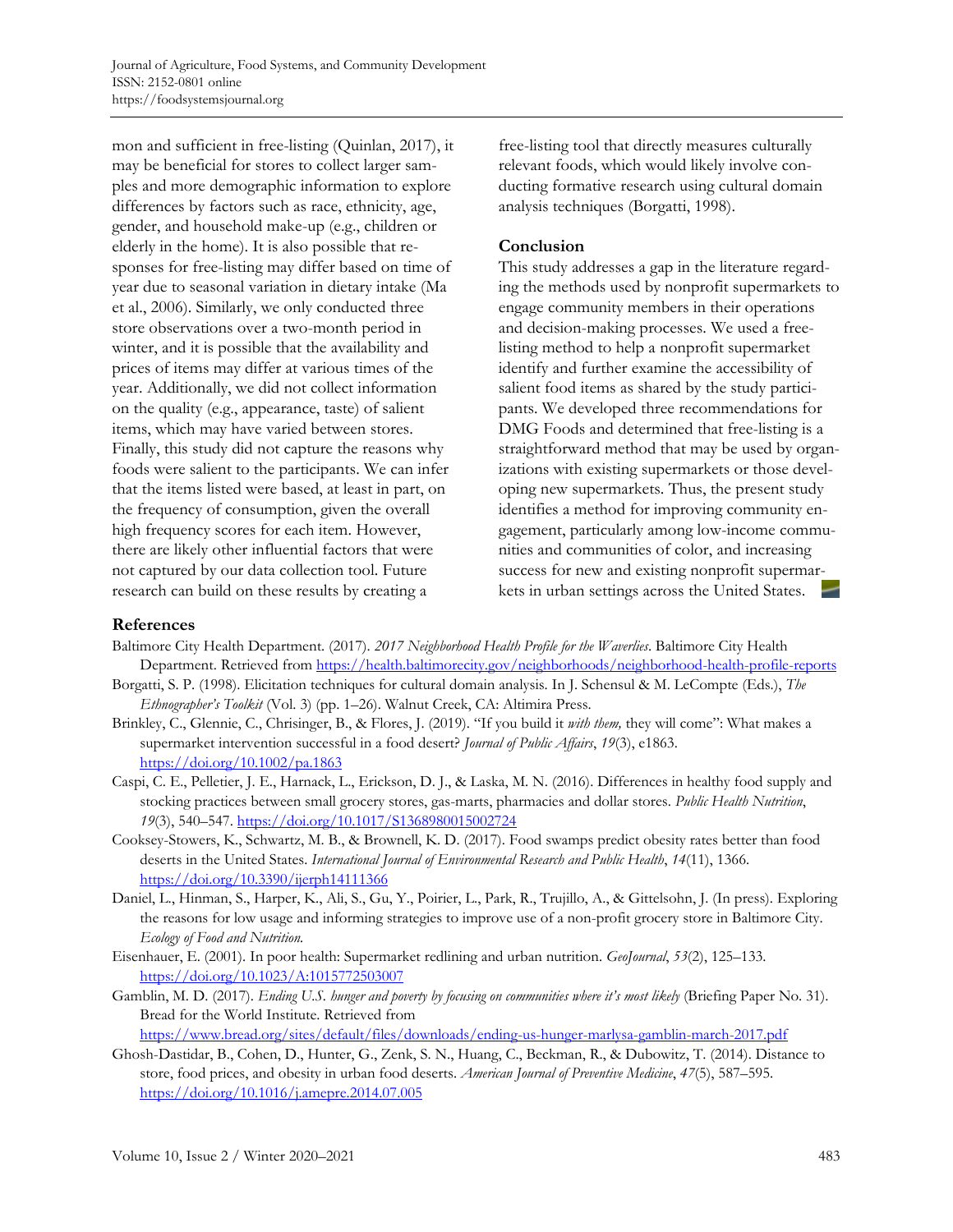- Gittelsohn, J., Harris, S. B., Burris, K. L., Kakegamic, L., Landman, L. T., Sharma, A., Wolever, T. M. S., Logan, A., Barnie, A., & Zinman, B. (2016). Use of ethnographic methods for applied research on diabetes among the Ojibway-Cree in Northern Ontario. *Health Education Quarterly, 23*(3), 365–382. https://doi.org/10.1177/109019819602300307
- Gittelsohn, J., Rowan, M., & Gadhoke, P. (2012). Interventions in small food stores to change the food environment, improve diet, and reduce risk of chronic disease. *Preventing Chronic Disease, 9,* E59. https://doi.org/10.5888/pcd9.110015
- Grigsby-Toussaint, D. S., Zenk, S. N., Odoms-Young, A., Ruggiero, L., & Moise, I. (2010). Availability of commonly consumed and culturally specific fruits and vegetables in African-American and Latino neighborhoods. *Journal of the American Dietetic Association*, *110*(5), 746–752. https://doi.org/10.1016/j.jada.2010.02.008
- Gudzune, K. A., Welsh, C., Lane, E., Chissell, Z., Anderson Steeves, E., & Gittelsohn, J. (2015). Increasing access to fresh produce by pairing urban farms with corner stores: A case study in a low-income urban setting. *Public Health Nutrition*, *18*(15), 2770–2774. https://doi.org/10.1017/S1368980015000051
- Hager, E. R., Cockerham, A., O'Reilly, N., Harrington, D., Harding, J., Hurley, K. M., & Black, M. M. (2017). Food swamps and food deserts in Baltimore City, MD, USA: Associations with dietary behaviours among urban adolescent girls. *Public Health Nutrition*, *20*(14), 2598–2607. https://doi.org/10.1017/S1368980016002123
- Hess, J. D., & Gerstner, E. (1987). Loss leader pricing and rain check policy. *Marketing Science*, *6*(4), 358–374. https://doi.org/10.1287/mksc.6.4.358
- Laska, M. N., Borradaile, K. E., Tester, J., Foster, G. D., & Gittelsohn, J. (2010). Healthy food availability in small urban food stores: A comparison of four US cities. *Public Health Nutrition*, *13*(7), 1031–1035. https://doi.org/10.1017/S1368980009992771
- Ma, Y., Olendzki, B., Li, W., Hafner, A. R., Chiriboga, D., Hebert, J. R., Campbell, M., Sarnie, M., & Ockene, I. S. (2006). Seasonal variation in food intake, physical activity, and body weight in a predominantly overweight population. *European Journal of Clinical Nutrition*, *60*(4), 519–528. https://doi.org/10.1038/sj.ejcn.1602346
- Misiaszek, C., Buzogany, S., & Freishtat, H. (2018). *Baltimore City's food environment report: 2018 report*. Retrieved from https://clf.jhsph.edu/publications/baltimore-citys-food-environment-report-2018-report
- Petersen, R., Pan, L., & Blanck, H. M. (2019). Racial and ethnic disparities in adult obesity in the United States: CDC's tracking to inform state and local action. *Preventing Chronic Disease*, *16,* 180579. https://doi.org/10.5888/pcd16.180579
- Purzycki, B. G., & Jamieson-Lane, A. (2017). AnthroTools: An R package for cross-cultural ethnographic data analysis. *Cross-Cultural Research, 51*(5), 51–74. https://doi.org/10.1177/1069397116680352
- Quinlan, M. B. (2017). The freelisting method. In P. Liamputtong (Ed.), *Handbook of research methods in health social sciences* (pp. 1–16). Singapore: Springer. https://doi.org/10.1007/978-981-10-2779-6\_12-1
- R Core Team. (2020). *R: A language and environment for statistical computing* (4.0.0) [Computer software]. R Foundation for Statistical Computing. https://www.R-project.org/
- Smith, J. J., & Borgatti, S. P. (1997). Salience counts—and so does accuracy: Correcting and updating a measure for freelist-item salience. *Journal of Linguistic Anthropology*, *7*(2), 208–209. https://doi.org/10.1525/jlin.1997.7.2.208
- U.S. Department of Health and Human Services. (2019). *CED Healthy Food Financing Initiative FY 2016*. Office of Community Services.

https://www.acf.hhs.gov/ocs/programs/community-economic-development/healthy-food-financing

- Weller, S. C., & Romney, A. K. (1988). *Systematic data collection*. Newbury Park, CA: SAGE. https://doi.org/10.4135/9781412986069
- Yao, M., Hillier, A., Wall, E., & DiSantis, K. I. (2019). The impact of a non-profit market on food store choice and shopping experience: A community case study. *Frontiers in Public Health*, *7*. https://doi.org/10.3389/fpubh.2019.00078
- Zhang, M., & Debarchana, G. (2016). Spatial supermarket redlining and neighborhood vulnerability: A case study of Hartford, Connecticut. *Transactions in GIS, 20*(1), 79–100. https://doi.org/10.1111/tgis.12142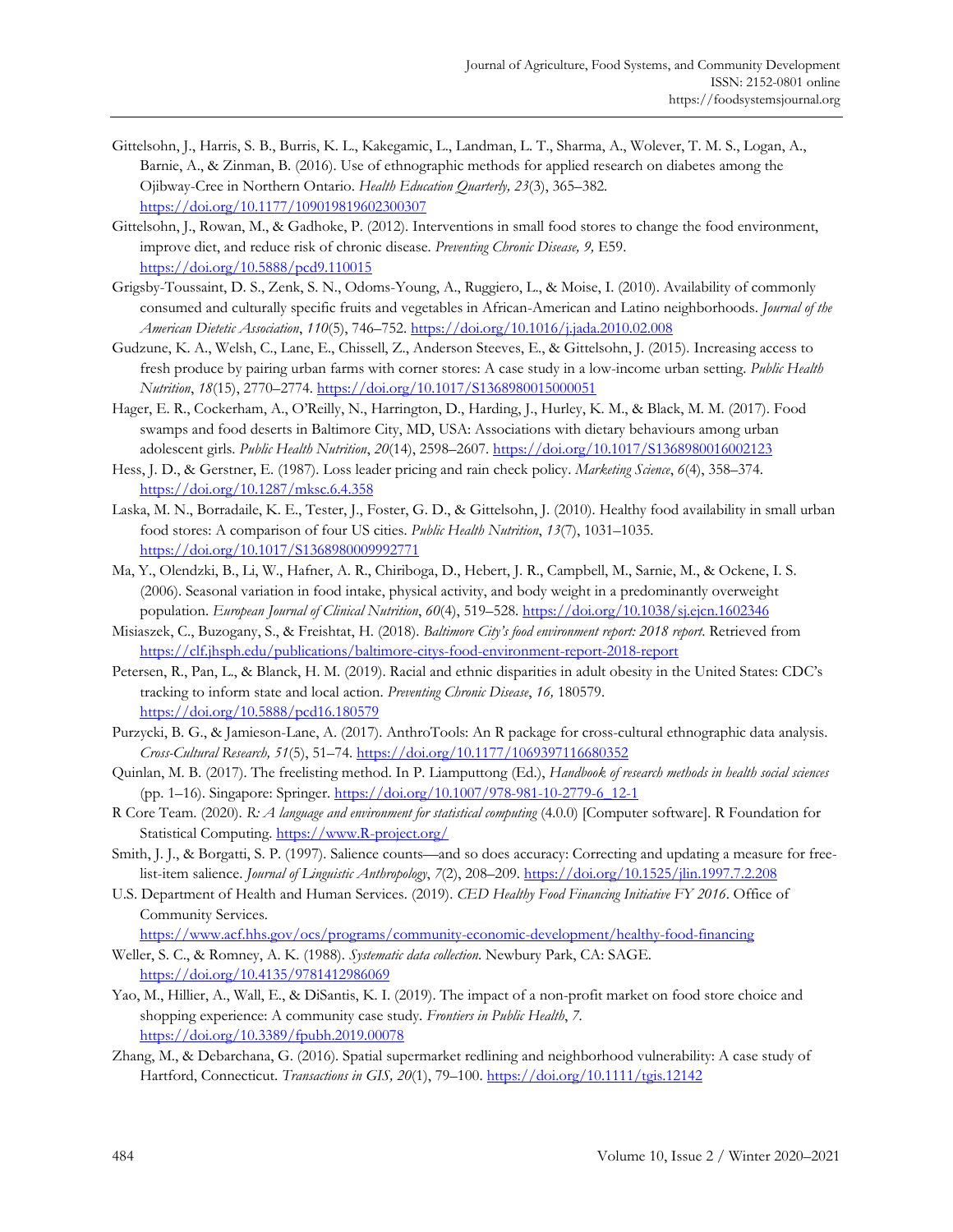## Appendix A. Saliency and Frequency of Mentions of All 145 Items Collected During Free-listing

Italics indicate the foods that were included in the analysis.

| Food                 | Smith's S | Frequency      |
|----------------------|-----------|----------------|
| Fried chicken        | 0.403     | 11             |
| Collard greens       | 0.302     | 10             |
| Shrimp               | 0.269     | 8              |
| Steak                | 0.169     | 5              |
| Salad                | 0.141     | 5              |
| Tomatoes             | 0.131     | 5              |
| Spaghetti            | 0.128     | 5              |
| Crab legs            | 0.126     | 4              |
| Steakfish            | 0.124     | 3              |
| Bananas              | 0.119     | 3              |
| Apples               | 0.114     | 4              |
| Beef                 | 0.113     | 4              |
| <b>Baked chicken</b> | 0.111     | 3              |
| Broccoli             | 0.103     | 6              |
| Carrots              | 0.102     | 4              |
| Cabbage              | 0.100     | 3              |
| Pasta                | 0.098     | 3              |
| Onions               | 0.098     | 5              |
| Strawberries         | 0.096     | 3              |
| Grapes               | 0.093     | 3              |
| Kale                 | 0.091     | 3              |
| String beans         | 0.089     | 4              |
| Spinach              | 0.080     | 3              |
| Turkey               | 0.079     | 3              |
| Watermelon           | 0.078     | 3              |
| French fries         | 0.078     | $\overline{2}$ |
| Pizza                | 0.072     | 3              |
| Sushi                | 0.071     | 2              |
| Cucumbers            | 0.071     | 3              |
| Eggs                 | 0.067     | 3              |
| Milk                 | 0.063     | 3              |
| Catfish              | 0.060     | $\overline{2}$ |
| Baked potato         | 0.057     | 2              |
| Pineapple            | 0.056     | 2              |
| Pork chops           | 0.056     | 2              |
| <b>Bread</b>         | 0.055     | $\overline{2}$ |
| Corn                 | 0.055     | 3              |
| Salmon               | 0.054     | $\overline{2}$ |
| Green beans          | 0.053     | 3              |
| Cereal               | 0.053     | 2              |
| Oranges              | 0.053     | 2              |

| Food                 | Smith's S | <b>Frequency</b> |
|----------------------|-----------|------------------|
| Cheese               | 0.053     | 2                |
| Clif bars            | 0.050     | 1                |
| Lamb                 | 0.050     | $\mathbf{1}$     |
| Lamb chops           | 0.050     | $\mathbf{1}$     |
| Legumes              | 0.050     | 1                |
| Mac and cheese       | 0.050     | 1                |
| Smoothies            | 0.050     | 1                |
| Tacos                | 0.050     | $\mathbf{1}$     |
| Water                | 0.050     | $\mathbf{1}$     |
| <b>Fried fish</b>    | 0.047     | 1                |
| Frozen veggies       | 0.047     | $\overline{1}$   |
| <b>Bottled water</b> | 0.047     | 3                |
| Burritos             | 0.046     | 1                |
| Asparagus            | 0.046     | $\overline{1}$   |
| Candy                | 0.045     | 1                |
| Kombucha             | 0.045     | $\mathbf{1}$     |
| <b>Baked fish</b>    | 0.044     | $\overline{1}$   |
| Plums                | 0.044     | $\overline{1}$   |
| Tilapia              | 0.044     | $\mathbf{1}$     |
| Steamed crab legs    | 0.044     | 1                |
| Hamburgers           | 0.043     | 2                |
| Enchiladas           | 0.043     | 1                |
| Fettucine            | 0.043     | $\overline{2}$   |
| Peppers              | 0.042     | $\overline{1}$   |
| Potato chips         | 0.042     | 1                |
| Rockfish             | 0.042     | $\overline{2}$   |
| Croker fish          | 0.041     | $\mathbf{1}$     |
| Red snapper          | 0.041     | 1                |
| Rice                 | 0.041     | 1                |
| Turkey bacon         | 0.041     | 1                |
| Turkey lunchmeat     | 0.041     | $\mathbf{1}$     |
| Lettuce              | 0.040     | $\overline{2}$   |
| Lunch meat           | 0.040     | 1                |
| Soda                 | 0.040     | 1                |
| <b>Blueberries</b>   | 0.039     | 1                |
| Clam chowder         | 0.038     | 1                |
| Trail mix            | 0.037     | 2                |
| Fish                 | 0.036     | $\mathbf{1}$     |
| Turkey wings         | 0.036     | 1                |
| Almonds              | 0.036     | $\overline{2}$   |
| Whitefish            | 0.036     | $\overline{c}$   |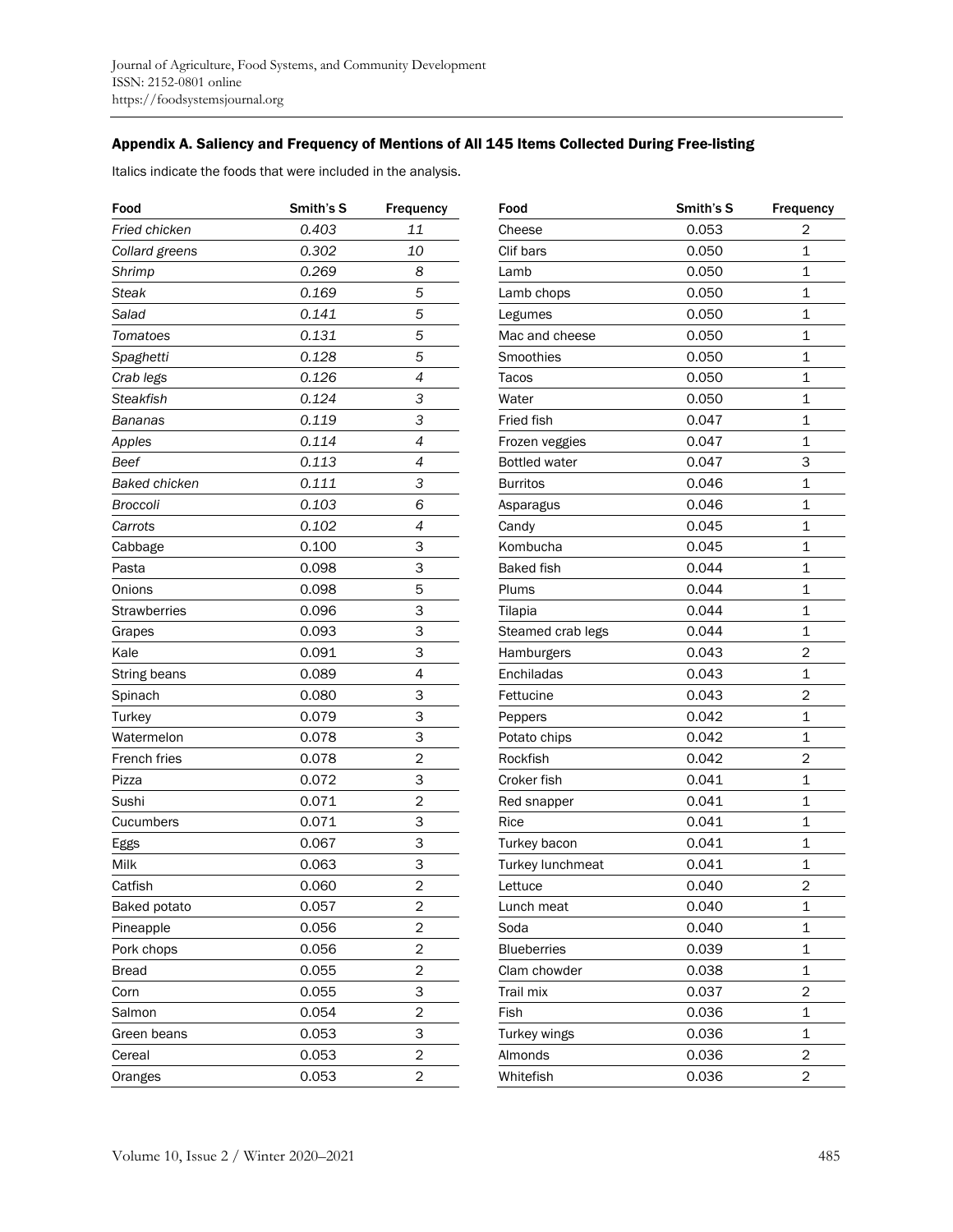| Food                    | Smith's S | <b>Frequency</b> |
|-------------------------|-----------|------------------|
| Mango                   | 0.036     | 1                |
| Juice                   | 0.035     | 1                |
| Mayo                    | 0.035     | 1                |
| Pretzels                | 0.034     | 2                |
| Purple cabbage          | 0.033     | $\mathbf{1}$     |
| Chips                   | 0.032     | 1                |
| Turkey meatloaf         | 0.032     | $\overline{1}$   |
| Potatoes                | 0.032     | 3                |
| Frozen spinach          | 0.032     | 1                |
| Maple bacon             | 0.030     | $\overline{1}$   |
| lce cream               | 0.029     | $\overline{1}$   |
| <b>Brussels sprouts</b> | 0.029     | 1                |
| Spinach and cheese      | 0.029     | $\overline{1}$   |
| Peaches                 | 0.027     | $\mathbf{1}$     |
| Shellfish               | 0.027     | $\mathbf{1}$     |
| Chicken nuggets         | 0.026     | 1                |
| Chicken tenders         | 0.026     | $\overline{1}$   |
| Potato salad            | 0.025     | 1                |
| Spinach dip             | 0.024     | 1                |
| Oodles of noodles       | 0.023     | $\overline{1}$   |
| Porgies                 | 0.022     | $\overline{1}$   |
| Zucchini                | 0.021     | 1                |
| Perch                   | 0.021     | 1                |
| Pork                    | 0.021     | 1                |
| Radishes                | 0.021     | $\mathbf{1}$     |
| Chicken wings           | 0.021     | 1                |
| Coleslaw                | 0.021     | $\overline{1}$   |
| Pasta salad             | 0.020     | $\overline{1}$   |
| Oatmeal                 | 0.020     | $\overline{2}$   |
| Corned beef             | 0.019     | 1                |
| Granola bars            | 0.018     | $\overline{1}$   |

| Food                 | Smith's S | Frequency      |
|----------------------|-----------|----------------|
| Calamari             | 0.018     | 1              |
| Lasagna              | 0.018     | 1              |
| Cod                  | 0.017     | 1              |
| Pickled herring      | 0.016     | 1              |
| Fettucine alfredo    | 0.015     | 1              |
| Spaghetti sauce      | 0.015     | 1              |
| Silk milk            | 0.014     | $\overline{1}$ |
| Lima beans           | 0.013     | $\mathbf{1}$   |
| Mushrooms            | 0.013     | $\mathbf{1}$   |
| Turkey burgers       | 0.012     | $\overline{2}$ |
| Canned tuna          | 0.012     | 1              |
| Almond milk          | 0.011     | 1              |
| Fig newtons          | 0.010     | $\overline{1}$ |
| Grilled chicken      | 0.010     | $\mathbf{1}$   |
| Grits                | 0.010     | 1              |
| Hot peppers          | 0.009     | 1              |
| TastyKakes           | 0.009     | 1              |
| <b>TV</b> dinners    | 0.009     | 1              |
| Gravy                | 0.009     | $\overline{1}$ |
| <b>Meatballs</b>     | 0.009     | 1              |
| Chicken              | 0.008     | 1              |
| Trout                | 0.008     | $\overline{1}$ |
| <b>Mussels</b>       | 0.006     | $\overline{1}$ |
| Ben and Jerry's      | 0.006     | 1              |
| Veggie soup          | 0.006     | $\overline{1}$ |
| Pastries             | 0.005     | 1              |
| Sausages (breakfast) | 0.005     | $\mathbf{1}$   |
| <b>Buffalo wings</b> | 0.004     | $\overline{1}$ |
| Peanut butter        | 0.004     | 1              |
| Frozen okra          | 0.003     | 1              |
| Hotdogs              | 0.003     | $\overline{1}$ |